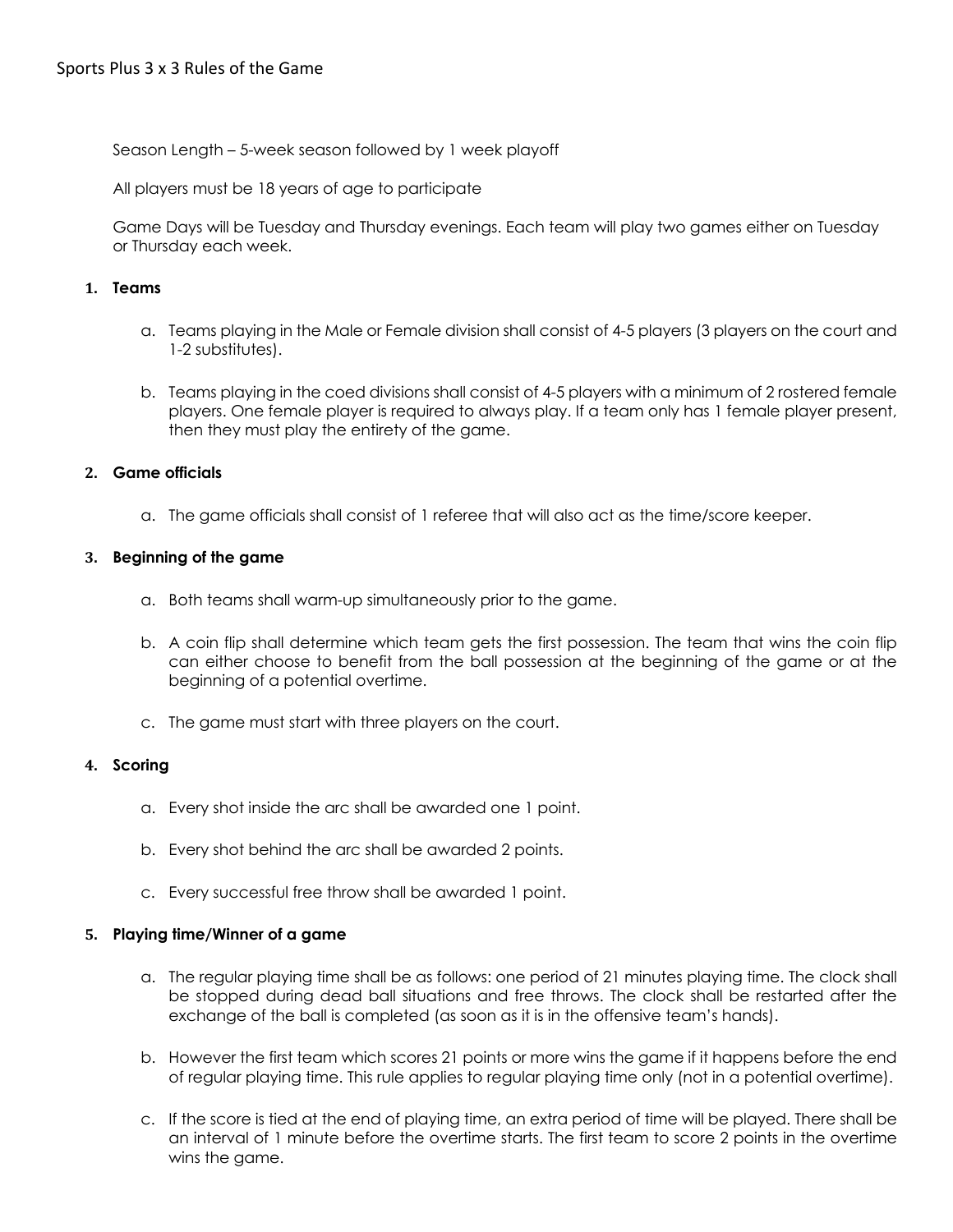- d. A team shall lose the game by forfeit if at the scheduled starting time the team is not present on the playing court with 3 players ready to play. In case of a forfeit, the game score is marked with w-0 or 0-w ("w" standing for win).
- e. A team shall lose by default if it leaves the court before the end of the game, or all the players of the team are injured and/or disqualified. In case of a default situation, the winning team can choose to keep its score or have the game forfeited, whilst the defaulting team's score is set to 0 in any case.
- f. A team losing by default or a tortuous forfeit will be disqualified from the competition.

# **6. Fouls/Free throws**

- a. A team is in a penalty situation after it has committed 6 fouls. After a team has reached 9 team fouls, any subsequent foul will be considered technical. For the avoidance of doubt, players are not excluded based on the number of personal fouls subject to the Disqualification section below.
- b. Fouls during the act of shooting inside the arc shall be awarded 1 free throw, whilst fouls during the act of shooting behind the arc shall be awarded 2 free throws.
- c. Fouls during the act of shooting followed by a successful field goal shall be awarded 1 additional free throw.
- d. Team fouls 7, 8 and 9 shall always be awarded with 2 free throws. The 10th and any subsequent team foul as well as technical and unsportsmanlike fouls will be always awarded with 2 free throws and ball possession. This clause is applied also to fouls during the act of shooting and overrules 6.b and 6.c.
- e. Possession is kept after the last free-throw derived from an unsportsmanlike or technical foul and the game shall continue with an exchange of the ball behind the arc at the top of the court.

### **7. How the ball is played**

- a. Following each successful field goal or last free throw (ex section 6.e):
	- i. A player from a non-scoring team will resume the game by dribbling or passing the ball from inside the court directly underneath the basket (not from behind the end line) to a place on the court behind the arc.
	- ii. The defensive team is not allowed to play for the ball in the "no-charge semi-circle area" underneath the basket.
- b. Following each unsuccessful field goal or last free throw (ex section 6.e):
	- i. If the offensive team rebounds the ball, it may continue to attempt to score without returning the ball behind the arc.
	- ii. If the defensive team rebounds or steals the ball, it must return the ball behind the arc (by passing or dribbling).